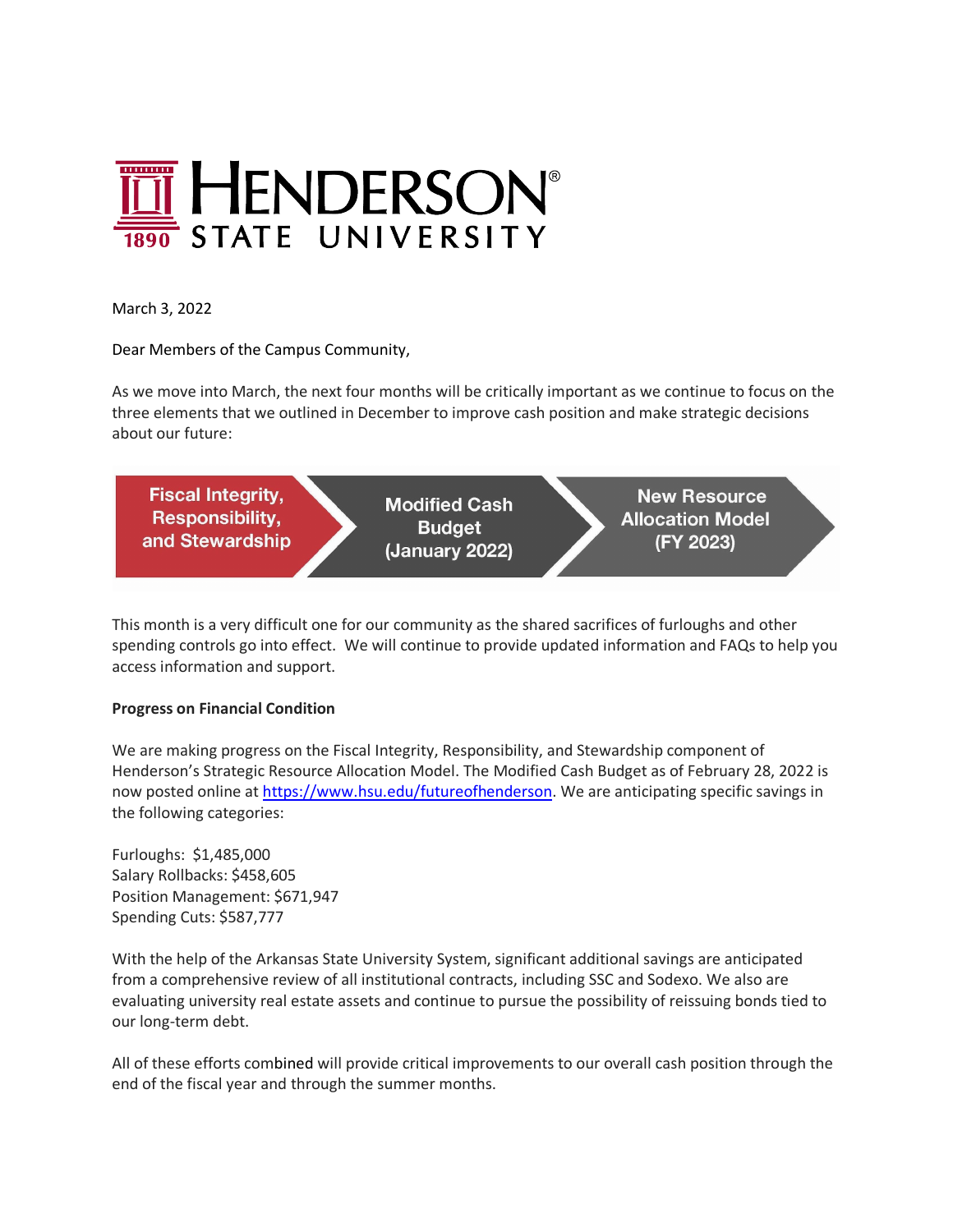## **Academic Performance and Program Viability**

We will soon begin the process of assessing Academic Performance and Program Viability as part of the campus response to the financial exigency process. This is an important element of Henderson's Strategic Resource Allocation Model. This week, the Arkansas State University System engaged the help of the Huron Group to assist us in the process of building an Academic Performance Portfolio. This is a data-informed tool that will help with the restructuring of our academic programs and serve as the tool we will utilize to allocate instructional resources to impact long-term administrative efficiencies and academic effectiveness. This tool is being developed first with Henderson and then will be utilized and replicated across ASU System institutions. The Faculty Senate has identified a committee to assist the campus through our exigency processes.



## **Henderson's Strategic Resource Allocation Model**

I encourage you to review the Reimagining Henderson: Academic Performance and Program Viability memo that is now posted online at https://www.hsu.edu/futureofhenderson. This memo provides a more detailed description of one of the most important elements of our Resource Allocation Model, including a roadmap for the remainder of the spring semester and the first steps towards a Reimagined Henderson.